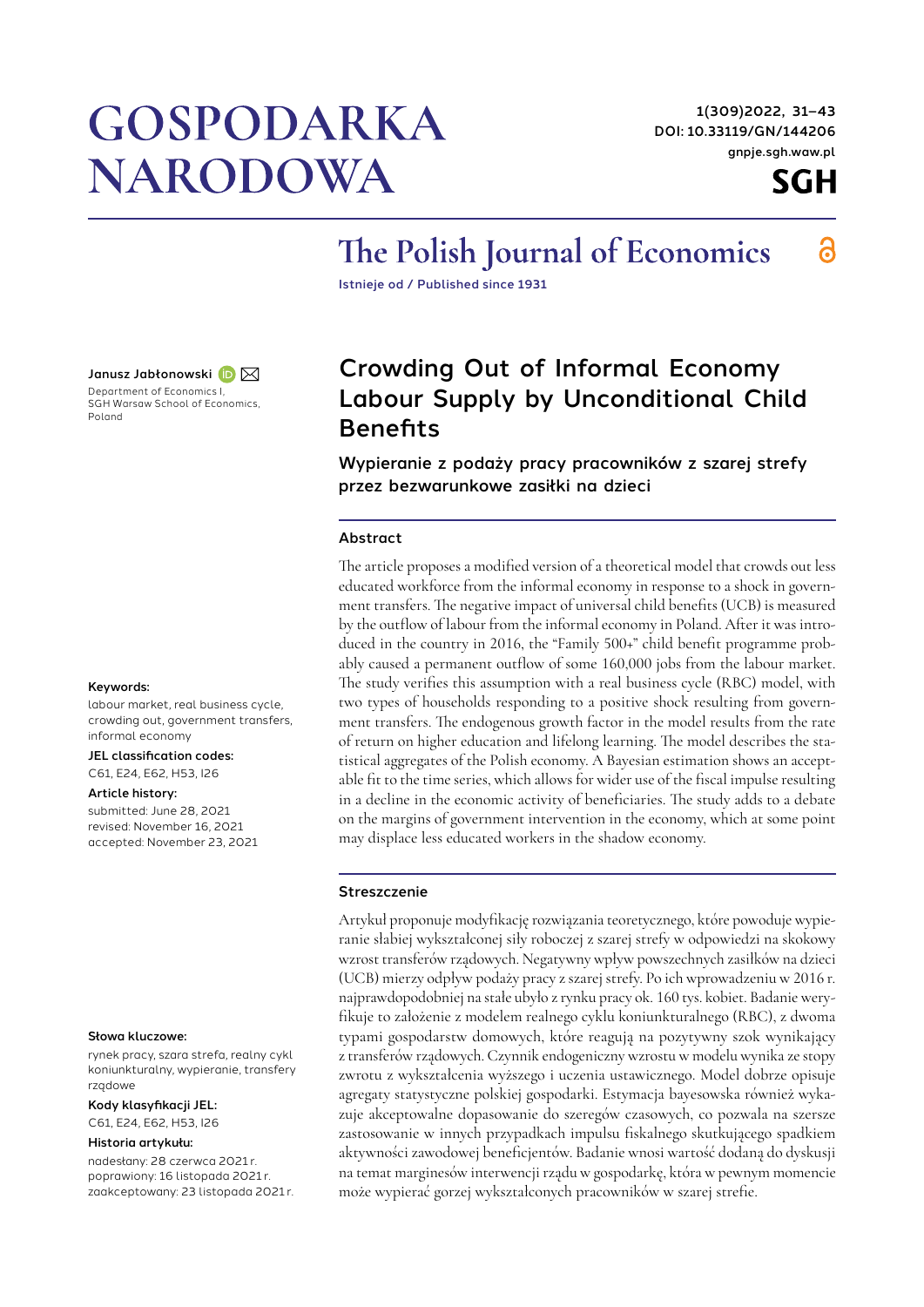#### Introduction

The countercyclical fiscal expansion of several economies during the latest financial crisis seemed to encourage policy makers to apply the same measures to the post-crisis period. Keynesian multipliers provide mixed empirical evidence in the procyclical phase of economies, pointing to either further discretionary fiscal stimulation or populist vote-getting policies. Too much remedy may cause some adverse effects for the labour market, for example. There are cases where fiscal stimulus causes an outflow of a significant portion of workers to permanent unemployment.

This paper adopts a theoretical approach to examine empirical evidence on the impact of fiscal stimulus packages that negatively affect labour market supply for some beneficiaries who substitute labour income with government transfers. This study offers a real business cycle (RBC) model to explain such crowding-out for a part of the labour supply through a fiscal transfer shock. The accuracy of the model is tested against actual data, namely the reaction to the introduction in 2016 of a universal child benefit programme (UCB) in Poland called "Family 500+".

In the typical RBC model (e.g. **Aiyagari** [**1992**]), the government spending shock raises taxes to be financed and causes a crowding in of the labour supply in order to keep the maximised utility, based mainly on consumption. Furthermore, households in the new steady state end up with lower investments and capital. To this end, the extension proposed in this article needs to do the opposite for some part of the labour supply (assumed as informal): to crowd out informal labour from the market by the substitution effect stemming from excessive government transfers. The applied model is fairly simple with respect to the actual economic reality, and it focuses only on a single channel of impact between government transfers and household labour supply. In spite of the existence of many additional factors that may influence the labour market, the presented mechanism fits well to the time series and gains from its universality.

The paper is organised in the following way: after this introduction and literature review in section 2, section 3 describes the model, and chapter 4 brings an analytical solution. Chapter 5 covers the parametrisation, followed by the estimation procedure in Chapter 6. Chapter 7 provides the results of the temporary shock, and the study concludes with Chapter 8 and the references.

#### Literature review

While many studies focus on the reaction of private consumption to fiscal stimulus, or more precisely transfer shock, there is a literature gap on the detrimental effects for the informal economy labour supply. This study builds on three streams of the literature.

First, it explores the well settled difference between the so-called Keynesian and neoclassical reactions of the economy to fiscal stimulus. While the Keynesian approach assumes price stickiness in the short run, including wages, government transfers lead to an increase in wages, employment and demand. This is discussed in the seminal papers of **Blanchard and Perotti** [**2002**] and **Gali** [**2007**]. The latter study introduces "rule-ofthumb" consumers, who, in the absence of financial markets, consume all additional income. Meanwhile, the neoclassical approach assumes that fiscal expansion results in a long-term effect where all factors of production adjust. Therefore, tax-financed transfers reduce wages, and thus permanent income. In order to keep their consumption high, households increase their labour effort on the intensive margin, as, e.g., in **Baxter and King**  [**1993**] and more recently **Farmer and Plotnikov** [**2012**].

Second, a specific case of employment changes can be found in, e.g., **[Mayer et al.](#page-12-0)** [**2010**], suggesting that a positive government expenditure shock reduces aggregated unemployment where there are fewer consumers with a constrained budget.

Third, the government transfer shock can be represented in empirical data by the universal child benefit (UCB), and its "universality" is understood as a lack of means-tested conditionality for the beneficiaries. While the applied model in this study differentiates between formal and informal economy labour, both groups receive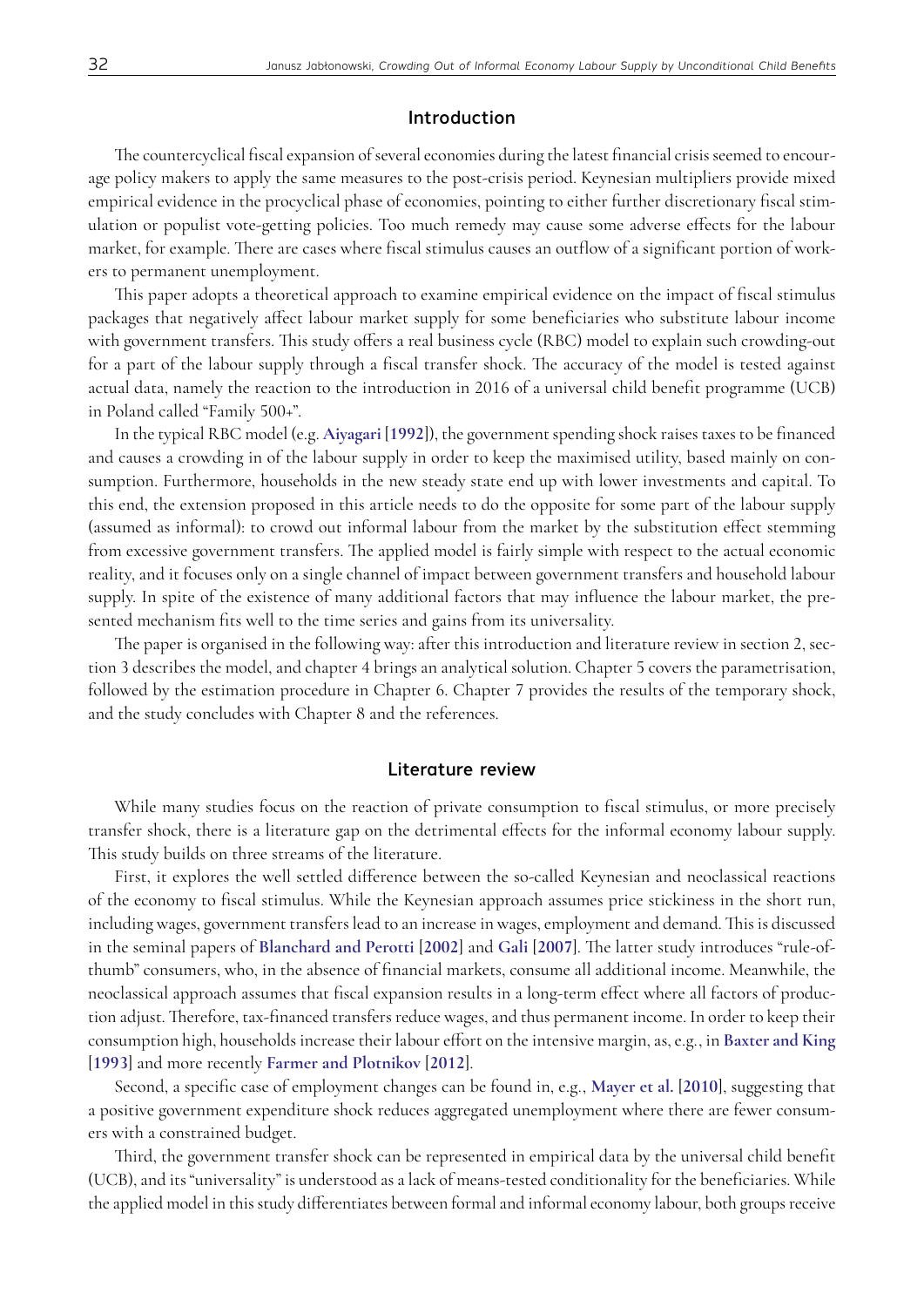the UCB, but react differently in terms of labour effort, to reflect the empirical evidence. And the empirical evidence covers studies on the influence of UCBs on labour market activity, e.g. **Naz** [**[2004](#page-12-1)**], **Gonzales** [**2011**], and **[Hernandez-Aleman](#page-11-0)** [**2017**] for Europe; **[Szabo-Morvai](#page-12-2)** [**2014**] and **[Shirle](#page-12-3)** [**2015**] for Canada; and **[Magda](#page-12-4)**  [**[2018](#page-12-4)**] for Poland. They generally confirm a crowding out of women from the labour market, especially those with poorer educational status.

Starting from the last of the abovementioned literature points, the crowding out of some labour by transfers observed in data seems to be not completely developed in theory, which leaves an important research gap. This study attempts to provide the theoretical regularity in order to address similar cases in the future.

In terms of points 1 and 2 above, the study builds a consistent theoretical RBC model extension that merges the features of the Keynesian and neoclassical models. In other words, the fiscal shock needs to crowd in one group while crowding out another (i.e. informal economy beneficiaries). The subsequent model description tackles this issue in detail.

#### The model

The study applies the RBC model with a semi-endogenous growth factor stemming from human capital based on education and learning-by-doing (LbD), with infinitely living agents. An infinite number of competitive firms produce a continuum of homogeneous goods. The government levies proportional taxes on production factors and consumption to finance family-related transfers and other expenditures. In this closed economy, there is no public debt or financial sector.

#### Households

Formally, in the applied model, the time is discrete, and two representative, infinitely living households are described by a utility function taking consumption and a disutility from the labour supply. These two types of households are distinguished on the basis of their attitude to the labour supply: formal (or educated) economy households and informal economy households (with lower education status). They have comparable preferences but different endowments, and their proportions are set by the proportion of (1− *b*) for the formal sector and *b* for uneducated/informal economy households.

#### *Formal-sector households*

The better educated group represents the formal labour force, which takes utility  $U^{\tiny m}_{\scriptscriptstyle t+1}$  discounted by factor  $\beta$ , as follows:

$$
\max_{K_t^m, I_t^m, q_t, H_t, C_t^m, L_t^s} U_t^m = \beta E_t \Big[ U_{t+1}^m \Big] + \frac{C_t^{m1 - \sigma^c}}{\Big(1 - \sigma^c\Big)} - \frac{L_t^{m1 + \sigma^l}}{\Big(1 + \sigma^l\Big)},\tag{1}
$$

where consumption is denoted by  $C^m$  and the disutility of labour is denoted by  $\it{L}^m$  for formally hired households. The inverse of the elasticity of intertemporal substitution is denoted by  $\sigma^\epsilon$ , and the inverse Frisch elasticity of labour supply is denoted by  $\sigma^l$ . The above stated maximisation problem is subject to the following budget constraint:

$$
I_t^m + (1 + \tau^c)C_t^m = Div_t + T_t + (1 - b)B_t + (1 - \tau^k)r_tK_{t-1}^m + (1 - \tau^l)H_{t-1}q_tL_t^mW_t
$$
\n(2)

The formal labour market household receives a smaller portion of family benefits *B* (limited by the *b* factor), and exhibits a smaller substitution effect from family-related government transfers. *Div* stands for dividends paid by firms to households in a fully competitive environment; *r*is the price of capital borrowed by firms from households;  $I^m$  stands for their investments. The proportional, effective tax rates  $\tau^l$  ,  $\tau^k$  and  $\tau^c$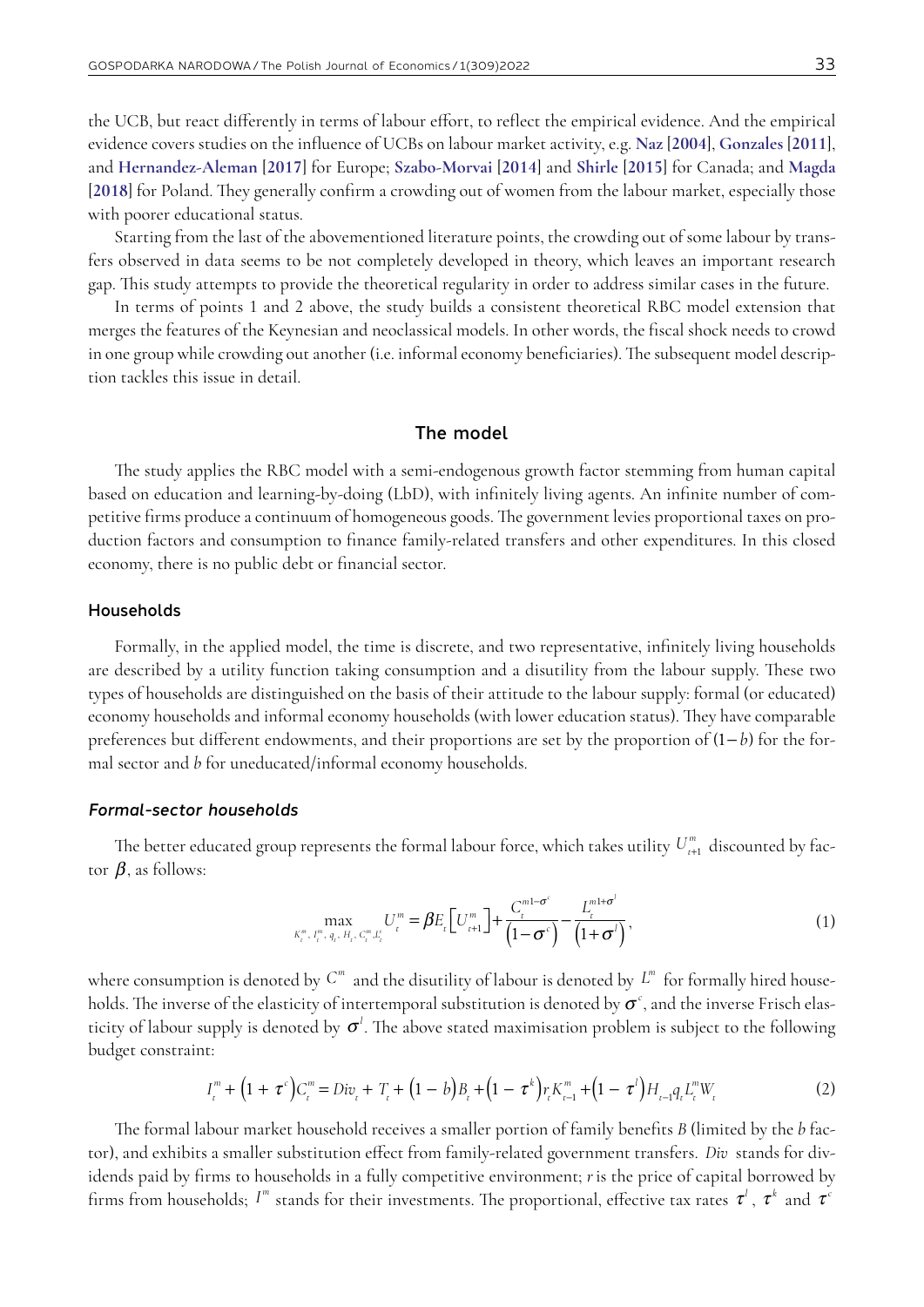are imposed respectively on formal-sector labour supply  $L^m$ , capital supply  $K^m$  and household consumption *Cm* respectively. The formal-economy households are endowed with human capital *H*, which is partly (by *q*  share) used for production, for which they receive wages  $W$ . The household rents time and capital  $K^m$  (formal sector only) to competitive firms. The law of motion of physical capital  $K^m$  takes the following form:

$$
K_t^m = I_t^m + (1 - \delta) K_{t-1}^m.
$$
\n(3)

The human capital *H*, regarded here as a semi-endogenous growth factor, is derived from the rate of return on higher education and learning-by-doing (LbD), with the methodology taken from **[Uhlig](#page-12-5)** [**2011**]. The internal rate of return from a higher education degree is based on **[Mincer](#page-12-6)** [**1958**] calculated as in **[Jabłonowski](#page-11-1)** [**2021**]. Basically, LbD adds the discounted net-of-tax additional income, as proposed by **Burdett** [**2011**]. The human capital is partly (by *q* share) used for production, while the remaining time (1− *q*) needs to be devoted to LbD. Finally, they are paid for actual labour time  $L^d$  net of time devoted to learning, with a standard notation for salary *W*. The semi-endogenous growth factors *S* and *A* stand for the internal rate of return from investment in (higher) education and LbD respectively and are not attributed to informal-economy UCB beneficiaries to reflect the lower educational achievements and different time constraints. Despite mixed literature evidence, the physical and human capital in this study depreciate at the same rate  $\delta$  and  $\delta^h$ , for simplicity, and that is why they are distinguished. The elasticity between the time devoted to (higher) education and LbD is set on the basis of the  $\Omega$  parameter. All these are summarised in the following equation:

$$
H_{t} = H_{t-1} \left( 1 - \delta^{h} \right) + H_{t-1}^{1-\Omega} \left( A q_{t} L_{t}^{m} + S L_{t}^{m} (1 - q_{t}) \right)^{\Omega} \tag{4}
$$

#### *Informal-sector households*

The novelty in the theoretical approach aiming to fill in research gaps stems from the fact that informal-economy households share their time between untaxed labour supply borrowed by firms and a kind of "home production", as described by **Benhabib** [**1991**], understood as home production activity recorded in satellite national accounts. Their modelled behaviour with respect to the response to fiscal stimulus needs to be the opposite to that of formal-economy labour. To reflect its informal economy participation or non-recorded self-employment, their capital (denoted below as *K<sup>h</sup>* ) does not enter the economy production function. The explanation may be as follows: The ownership of real estate by less educated, informal-economy households may be to a much greater extent regarded as consumption rather than productive capital. In this sense, they are similar to home production. Another similarity is that, as in the case of home production, there is a lack of other government expenditures, i.e. *T*, including pensions. This pushes informal-economy households towards the precariat. Government family support is a substitute of formal employment income. Their labour market production is untaxed. What differs this group from the home production model is that the firms borrow their labour hours *L h* , which occurs twice: partly (limited by *b* factor) in the untaxed labour demand expressed by firms *L d* , and in full capacity in the budget constraint for the type of home production as defined above. The steady-state  $L^h$  solution value may reveal the optimum aggregate for untaxed labour and informal (home, satellite) production. The consumption tax imposed on their final demand  $(1 + \tau^c)C^h$ also includes the consumption of the informal (home) production part. This group exhibits greater substitution with the UCB (labelled *B* in the model) than the general labour force in the economy, which should help to crowd them out after a fiscal stimulus. Informal-economy UCB families appear to be in part home producers, and they may in fact be regarded as such since they seem to highly value home production. They abandon their untaxed jobs when a significant part of their income is replaced with informal-economy UCB after a positive fiscal stimulus.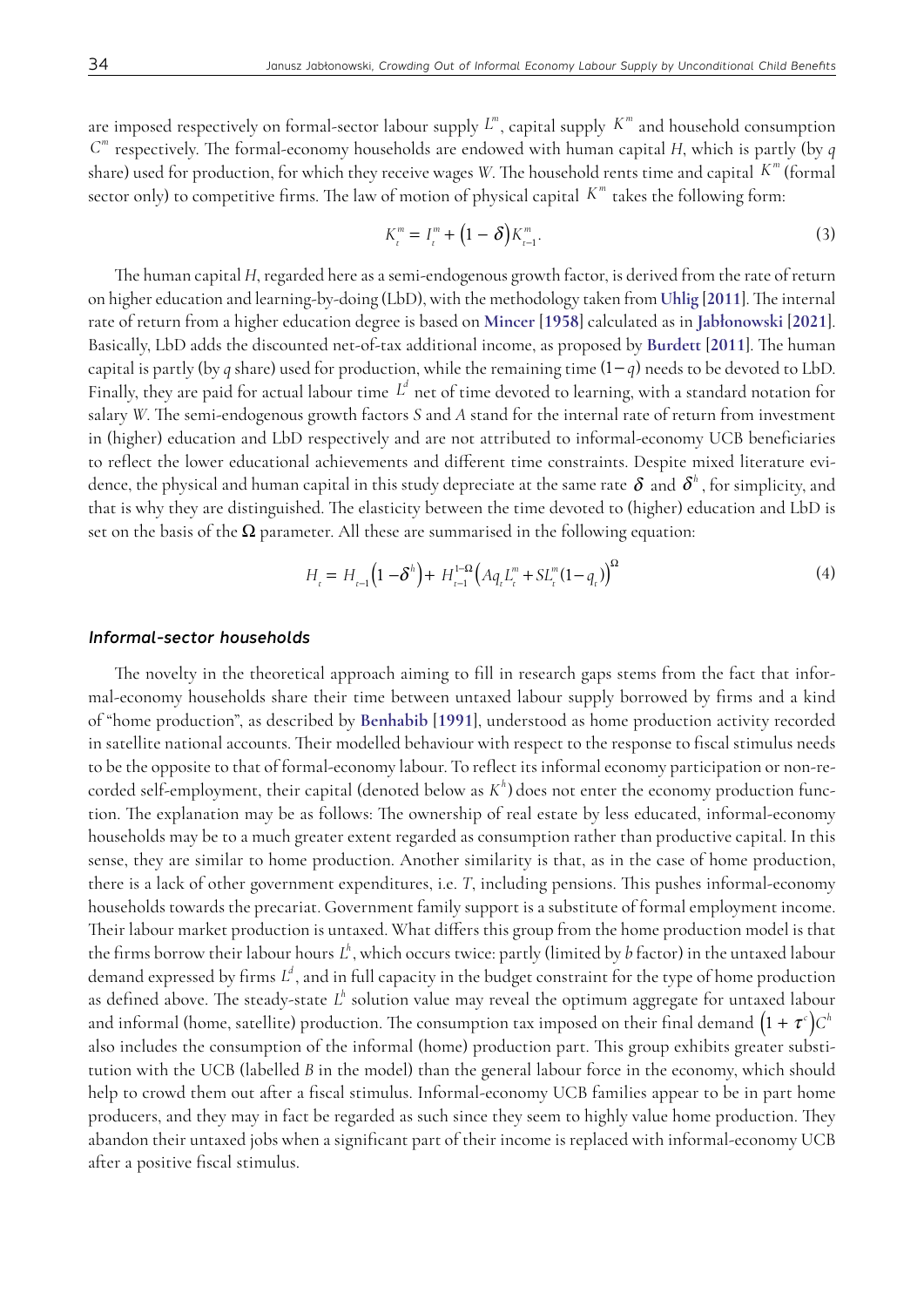At the equation level, the informal-economy household solves the following optimisation problem:

$$
\max_{K_t^h, I_t^h, C_t^h, I_t^h} U_t^h = \beta E_t \left[ U_{t+1}^h \right] + \frac{C_t^{h1-\sigma^c}}{\left(1-\sigma^c\right)} - \frac{L_t^{h1+\sigma^l}}{\left(1+\sigma^l\right)} \tag{5}
$$

s.t.

$$
K_t^h = I_t^h + K_{t-1}^h (1 - \delta)
$$
\n(6)

$$
I_t^h + C_t^h \left( 1 + \tau^c \right) = b B_t + K_{t-1}^h \, \theta L_t^{h1-\theta} \tag{7}
$$

In the second budget constraint (7), informal economy consumption is equalised by a larger portion of family-related *B* transfers, including the new universal child benefit (UCB) from the Polish government's "Family 500+" programme. They do not have access to financial markets though they exhibit the same patience (i.e. set by  $\beta$ ) as the first type of households.

#### Firms

There are identical firms that solve their optimisation problem by maximising profits Π:

$$
\max_{K_t^d, L_t^d, Y_t, \pi_t} \Pi_t = \pi_t \tag{8}
$$

s.t.

$$
Y_{t} = Z_{t}^{m} K_{t}^{d\alpha} H_{t-1} q_{t} L_{t}^{d1-\alpha}
$$
\n(9)

$$
\pi_{t} = Y_{t} - r_{t} K_{t}^{d} - H_{t-1} q_{t} L_{t}^{d} W_{t}.
$$
\n(10)

The firms express their demand for physical  $K^d$  and a part of the human capital  $q_t H_{t-1}$  from the previous period, but only for formal market labour supply households, as well as labour *L d* from both groups. In order to scale the small group of the informal labour force accordingly, the overall labour supply consists in major part of the formal labour force:  $L_t^d = (1-b)L_t^m + bL_t^h$ . Wage *W* is common for formal market labour supply *L m* and informal economy *L h* . In fact, members of the better educated, formal labour force spend proportionally less time working, but are more productive since they engage their human capital portion *qH*. The informal-economy household wage is not reduced by the labour tax paid by employers. The physical capital is borrowed from non-beneficiaries at rate  $r_t$ , and technology (TFP) is represented by exogenous shock  $z^m$ in the Cobb-Douglas production function, with  $\alpha$  share of capital. Note that human capital spurs labour, but not physical capital. The technology follows the first-order autoregressive process:

$$
Z_t^m = e^{e_t^m + \phi \log Z_{t-1}^m}.
$$
\n(11)

This shock is crucial for the development of the model, so it is estimated with the Bayesian estimation procedure explained later.

#### Government

The government obeys a standard balanced budget policy, without debt, as follows:

$$
B_{t} = \overline{B_{t}} \epsilon_{t}^{b} \tag{12}
$$

$$
B_t + T_t = \tau_t \tag{13}
$$

$$
\tau_{t} = \tau_{t}^{C} + \tau_{t}^{L} + \tau_{t}^{K} \tag{14}
$$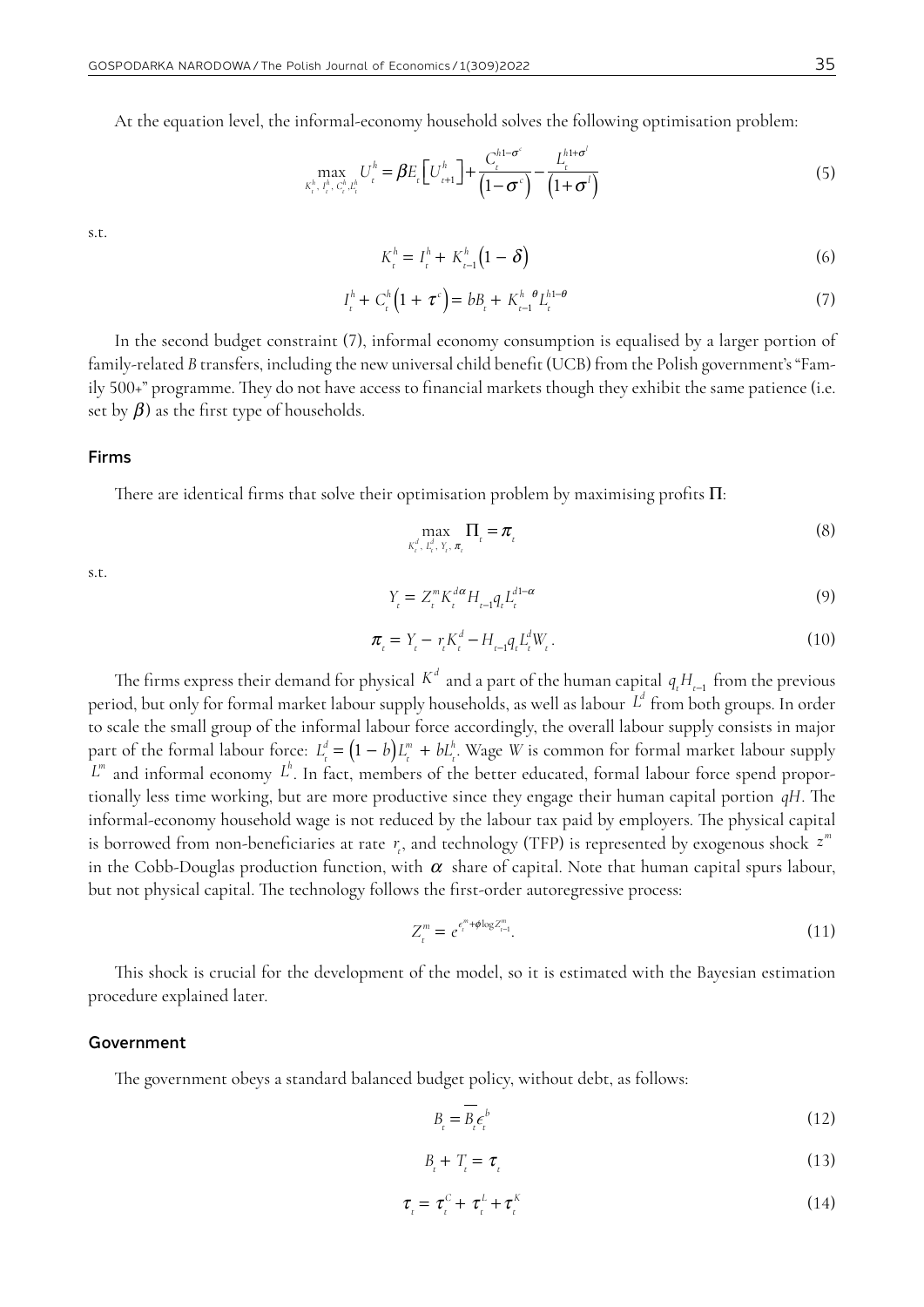$$
\tau_{t}^{C} = \tau_{t}^{C} C_{t} \tag{15}
$$

$$
\tau_{t}^{L} = \tau^{L} H_{t-1} q_{t} L_{t}^{d} W_{t} \tag{16}
$$

$$
\boldsymbol{\tau}_{t}^{K} = \boldsymbol{\tau}^{K} \boldsymbol{K}_{t-1}^{m} \boldsymbol{r}_{t}.
$$
\n
$$
(17)
$$

There are three types of effective, proportional tax rates imposed on: formal market labour  $\tau^l$ , capital  $\tau^k$  , and consumption  $\tau^c$ . The consumption taxes are imposed on the overall consumption. A lack of home capital taxation, to be e.g. imposed on the "return" on informal economy capital *K<sup>h</sup>* refers to a lack of inheritance tax. This means that in an infinite time horizon the bequests are tax free. These three types of taxes sum up to total effective tax revenues  $\tau$ . The government collects taxes to balance family-related expenditures  $B$ , with the government family expenses shock understood here as the UCB programme. Then there are the remaining government expenditures *T* taken directly to households budget constraints in cash (e.g. pensions and other expenditures).

The shock represents an additional portion of family transfers to all households:

$$
\log \epsilon_i^B = \eta_i^B + \rho^B \log \epsilon_{i-1}^B \tag{18}
$$

#### Market clearing conditions

The market clears for capital, labour and investment under the conditions stated below:

$$
K_t = K_t^m + K_t^h \tag{19}
$$

Again, the firms express demand  $L^d$  for formal-market labour supply  $L^m$  and informal-economy labour supply  $L^h$  , but not for capital  $K^h$  . The informal-economy capital develops, while investment in the economy contains a tiny proportion of informal-economy investment, so co-movement is guaranteed by equation  $K_t = K_t^m + K_t^h$ . No interest rate is levied on capital  $K_t^h$ , which means it is treated in the same way as informal economy and home production capital.

#### Derivation of the resource constraint

We start with an extended formula for government transfers, where  $C_t = C_t^m + C_t^h$  and  $I_t = I_t^m + I_t^h$ .

$$
T_{t} = \tau^{L} H_{t-1} q_{t} L_{t}^{d} W_{t} + \tau^{C} C_{t} + \tau^{K} r_{t} K_{t-1}^{m}
$$

The government family-related benefit (including child unconditional transfers) *B* does not represent the full government expenses, while the remaining government expenditures are already included in the households' budget constraint. A modified government revenue and consumption formula can be plugged into the households' budget constraint replacing transfers. Note that only the formal-economy households' capital is engaged in the formula:

$$
(1+\tau^{c})C_{t}+I_{t} = \pi_{t} + (1-\tau^{K})r_{t}K_{t-1}^{m} + (1-\tau^{L})H_{t-1}q_{t}(1-b)L_{t}^{m}W_{t} + bL_{t}^{h}W_{t} + \tau^{L}H_{t-1}q_{t}L_{t}^{d}W_{t} + \tau^{c}C_{t} + \tau^{K}r_{t}K_{t-1}^{m}
$$

After simplifying for the redundant tax rates and given the earlier assumed  $L_t^d = (1-b)L_t^m + bL_t^h$ , we get:

$$
I_{t} + C_{t} = r_{t} K_{t-1}^{m} + H_{t-1} q_{t} L_{t}^{d} W_{t} + \pi_{t}
$$

The dividends, which equal zero in a fully competitive market, may be replaced by their formula from the firm's budget constraint: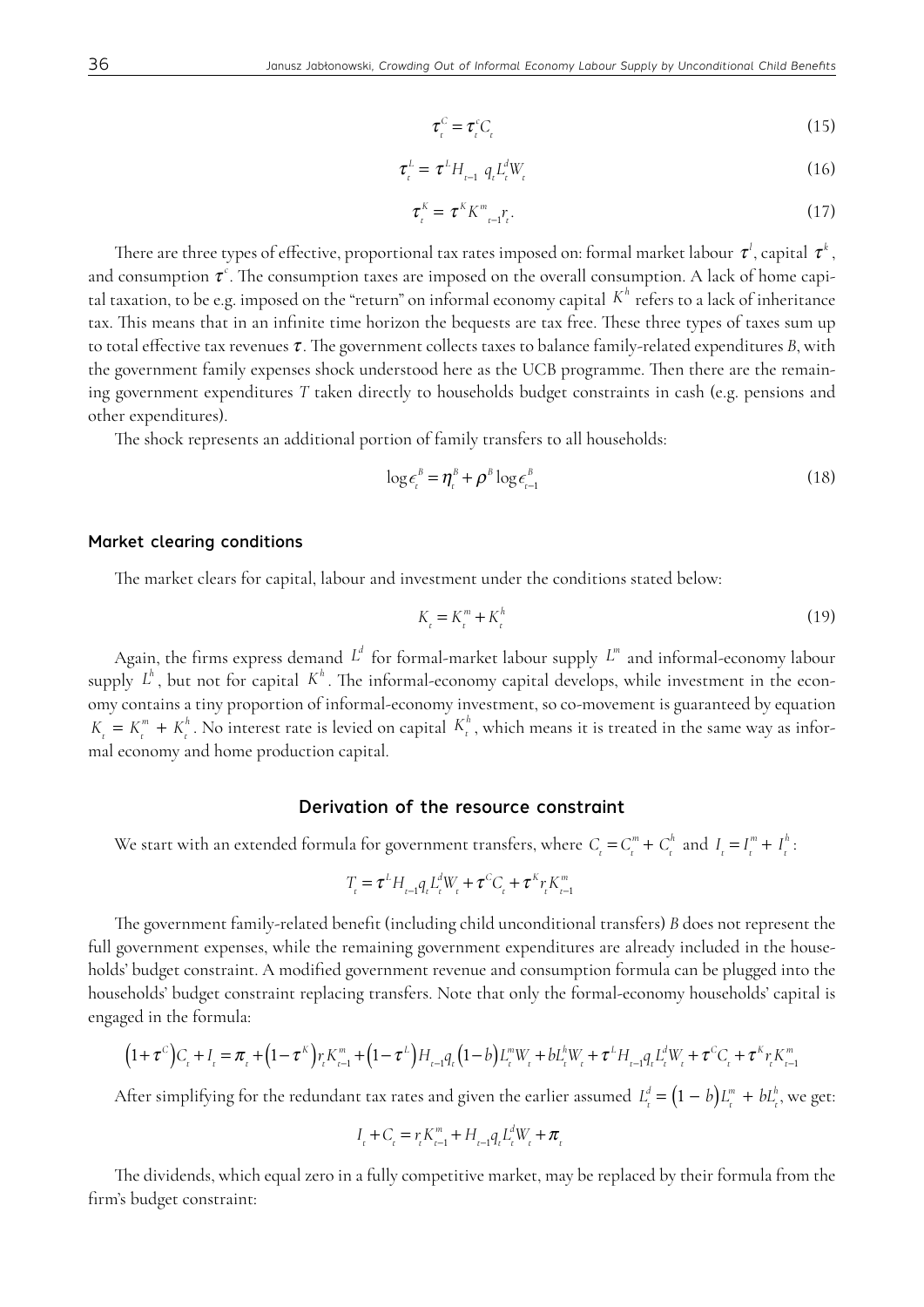$$
I_{t} + C_{t} = H_{t-1}q_{t}L_{t}^{d}W_{t} + r_{t}K_{t-1}^{m} - H_{t-1}q_{t}L_{t}^{d}W_{t} - r_{t}K_{t-1}^{m}
$$

while  $K_t^d = K_{t-1}^m$ , then finally, after rearranging, we obtain an outcome similar to that known from the national accounts:

$$
Y_t = I_t + C_t
$$

#### The parametrisation

All but two shock parameters are calibrated and taken from the literature. Generally, it is presumed that households are mainly beneficiaries of government transfers in cash, so the substitution effect prevails. Table 1 summarises the parameters applied in the model:

Table 1. Parameters used in the model (prior)

| 0.1  | U.I  | 1.6 | 1.8  | 0.45  |       | 0.25 |
|------|------|-----|------|-------|-------|------|
|      |      | 77  | u    |       |       |      |
| 0.01 | 0.07 | O.7 | 0.33 | 0.025 | 0.025 | 0.99 |

Source: Author's own calculations.

The parameters for physical capital depreciation  $\delta$  and discount factor  $\beta$  were taken from the general literature. **[Weber](#page-12-7)** [**2008**] estimates much lower deprecation of human than physical capital, but this issue is only briefly mentioned here as it exceeds the research interest of this study. The internal rates of return from investment in higher education *S* and learning-by-doing *A* are explained in **[Jabłonowski](#page-11-1)** [**2021**], and show nearly doubled returns to schooling and LbD. If these are applied in the model, the labour time devoted by the formal market labour supply is underestimated, i.e. the wage fund in the economy  $\mathbb{W} L^d$  amounts to 15% of the product, which is due to an enormously high human capital return  $q_t H_{t-1}$ . So to reflect the actual wage fund of 30% of the product, the rates of return on education need to be halved to the values shown in Table 1.

The proportion of family-engaged capital *K<sup>h</sup>* reflects an observation from the **[HFCS](#page-11-2)** [**2015**] that the main residence of lower educated families is usually of lower value than those of highly educated families. The same applies to physical capital investment, which accounts for 2% of the private investments in the economy. The respective shares for informal-economy households are taken from **[Magda](#page-12-4)** [**2018**]. Where the ratios are available, e.g. in the literature or related models, the variables are calibrated. For example, the government (family) transfers and child-related consumption in cash and in kind *B* are set at 15% of the GDP. The effective tax rates τ*<sup>c</sup>* , τ*<sup>k</sup>* and τ*<sup>l</sup>* are taken from **[Jabłonowski](#page-11-1)** [**2018**] for Poland. Human capital δ*<sup>h</sup>* depreciates at the same pace as physical capital  $\delta$ , which is above the estimates of e.g. [Weber](#page-12-7) [2008], but this is not crucial for the purpose of this study. One exception from the broad literature is the country-specific capital share ratio  $\alpha$  = 0,33, taken from [Kolasa](#page-12-8) [2009]. One of the most relevant parameters for depth of the crowding-out effect is the elasticity of the labour supply with respect to wages, i.e. Frisch elasticity, which in the applied model version needs to assume substitutability between wages and labour time. The marginal utility from consumption should be decreasing, while the marginal disutility from labour should be increasing, so they are the same for both types of households.

#### Estimation procedure

The estimation of the log-linearised version of the model relies on fitting to macroeconomic variables from quarterly non-financial accounts for the period 2001q1–2018q2, with the UCB shock applied in 2016q2. Therefore, these statistics by institutional factors are used to calibrate product *Y*, final demand by households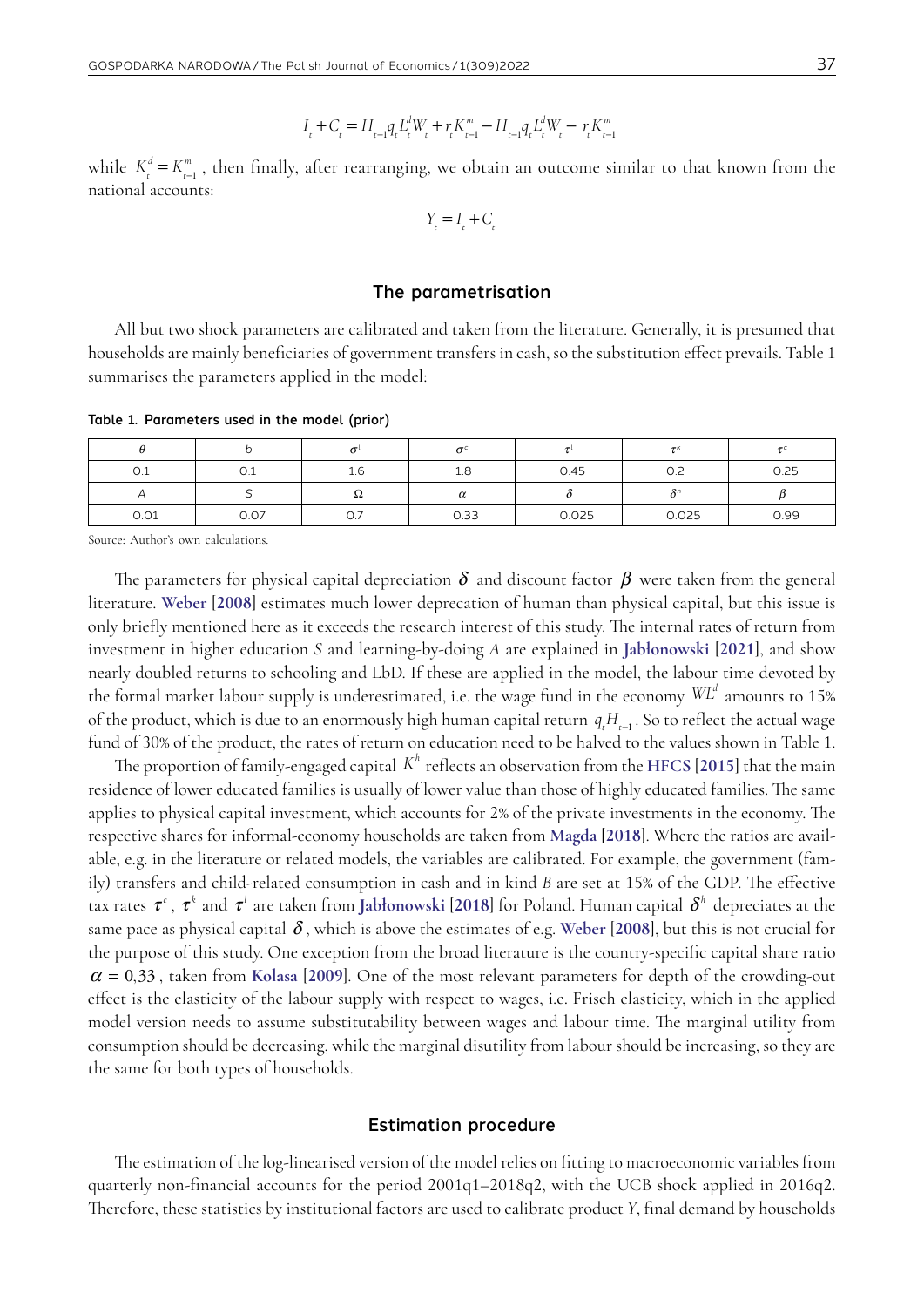$C = C<sup>m</sup> + C<sup>h</sup>$ , government (family) transfers and family-related consumption in cash and in kind *B*, other government transfers and expenditures *T*, and investment *I* in the economy. The labour supply  $L^m$  comes from Labour Force Survey (LFS) working population statistics. The human capital *H*, the portion of human capital used in production *q*, and the share of capital in product *K* stem from the model solutions, with *K* /*Y* = 7.11. The accuracy of calibration seems acceptable. Figure 1 below shows the input time series development for the abovementioned variables. While the model is assumed to be stationary, the time series are logarithms, seasonally adjusted, de-trended with the HP filter ( $\lambda = 1600$ ).

Figure 1. Key time series used in the input model



Source: Author's own calculations.

The shock parameters for the TFP  $Z^m$  and government UCB shock  $\eta^B$  were estimated with the Bayesian estimation according to a procedure described in **[gEcon](#page-12-9)** [**2016**] programming language. Figures 2 and 3 show in the columns: a) parameter prior and posterior distributions, and b) standard deviation from steady-state for autocorrelation parameter after the shock. Figure 2 shows *Z<sup>m</sup>* shock distribution and Figure 3 refers to the family transfers shock *B*.





Source: Author's own calculations on the basis of national accounts and LFS.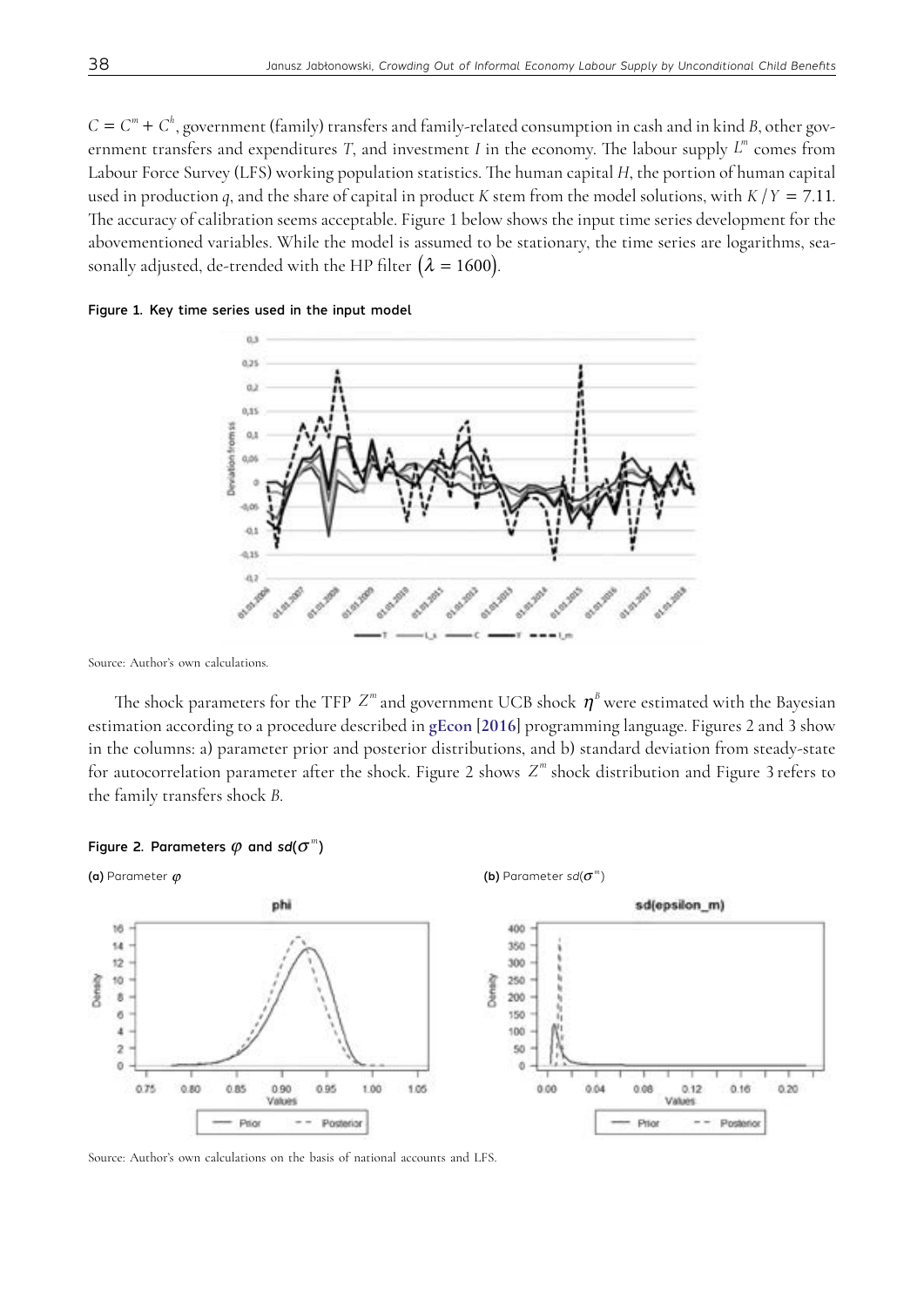#### Figure 3. Parameters  $\rho^B$  and  $sd(\eta^B)$



Source: Author's own calculations on the basis of national accounts and LFS.

Table 2 below summarises the applied prior and posterior values of the parameters used in the model.

|                    |            | Prior mean | Prior SD | Posterior mean | Posterior SD |
|--------------------|------------|------------|----------|----------------|--------------|
| sd $\sigma^{m}$    | Inv. gamma | 0.012      | O.3      | 0.011          | 0.001        |
| $\varphi$          | beta       | 0.92       | 0.03     | 0.90           | 0.027        |
| $sd(\eta^{\beta})$ | Inv. gamma | 0.008      | 0.3      | 0.027          | 0.002        |
| $\rho^{\beta}$     | beta       | 0.88       | 0.03     | 0.897          | 0.021        |

|  | Table 2. Parameters used in the model (prior) parameter type |  |  |  |  |  |  |
|--|--------------------------------------------------------------|--|--|--|--|--|--|
|--|--------------------------------------------------------------|--|--|--|--|--|--|

Source: Author's own calculations.

#### Results

The 10% exemplary shock for the UCB transfer is shown in Figure 4 below. The shock causes a drop in informal economy labour supply  $L^h$ , and a corresponding increase in formal market labour supply  $L^m$ , which fulfils the aim of the study.

#### Figure 4. Impulse response function for 10% for  $\eta^B$  shock



Source: Author's own calculations.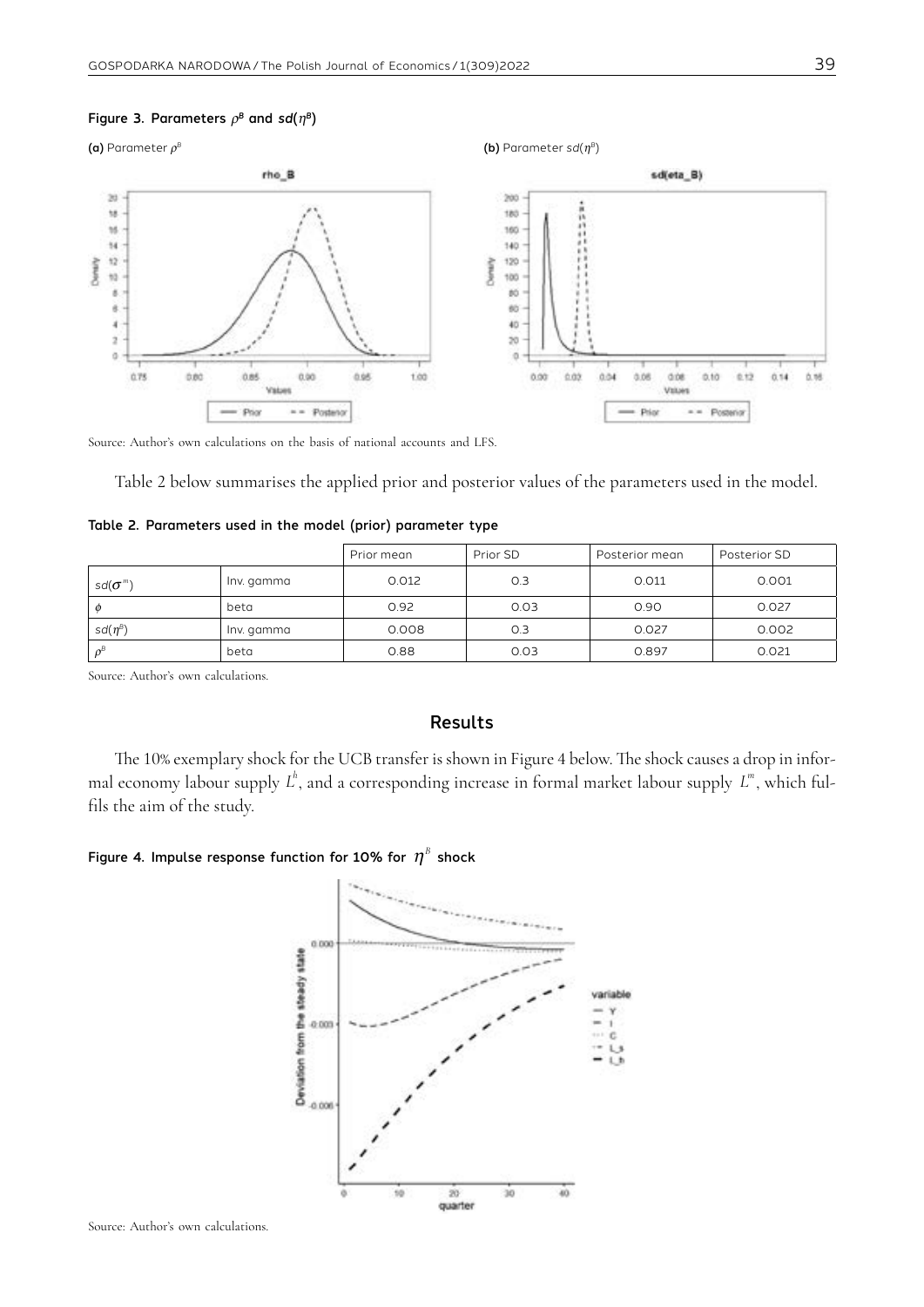The reaction of aggregated consumption *C* is positive, and so is the reaction of the product. The model mimics well the typical reaction of RBC models, i.e. significantly decreasing investment (with the capital path skipped from the graph for clarity). The exemplary shock progression depicted in Figure 4 is based on prior parameter distribution and reflects well the general reaction of key economic aggregates after the introduction of the UCB in mid-2016.

The shocks' decomposition after the Bayesian estimation mimics the development of the TFP for product *Y*, as depicted in the graph below, clearly vanishing after 2015. The initial values are taken from the example in Figure 5 below:



#### Figure 5. Smoothed shocks for  $Z^m$  and  $\eta^B$

Source: Author's own calculations.

Figure 6. Decomposition of variance of the shock for UCB

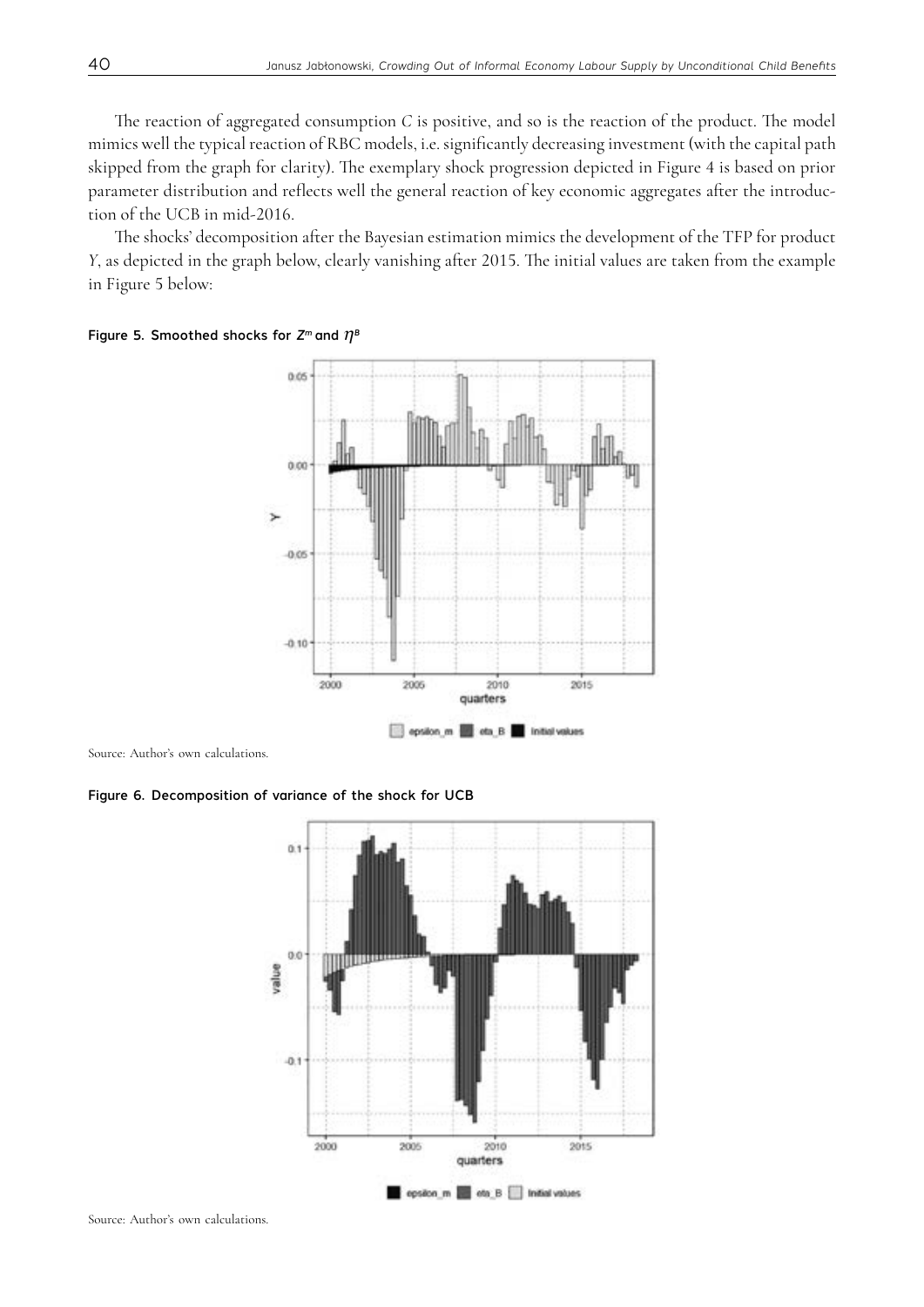More importantly, the UCB shock including informal-economy households explains the depth of the *B*  shock very well. However, it is less persistent in the modelled time series than in actual data. Provided that the actual shock was initiated in the first half of 2016, a clear rising path can be spotted for  $\eta^B$  in Figure 6.

The other variables match the data with an acceptable tolerance: product *Y* and its components, family transfers *B*, UCB household labour supply  $L^h$ , and aggregate investment *I*, as shown in Figures 7 and 8 below:



Figure 8. Adequacy of matching for family transfers *B* and UCB households labour supply *Lh*



Source: Author's own calculations.

Overall, the model acceptably reflects the time series of the key economic aggregates. Additionally, it reflects well the informal economy labour supply, which is an argument for the application of this tool to assess the crowding-out effect of a part of the labour supply, in this case informal labour, by the fiscal stimulus.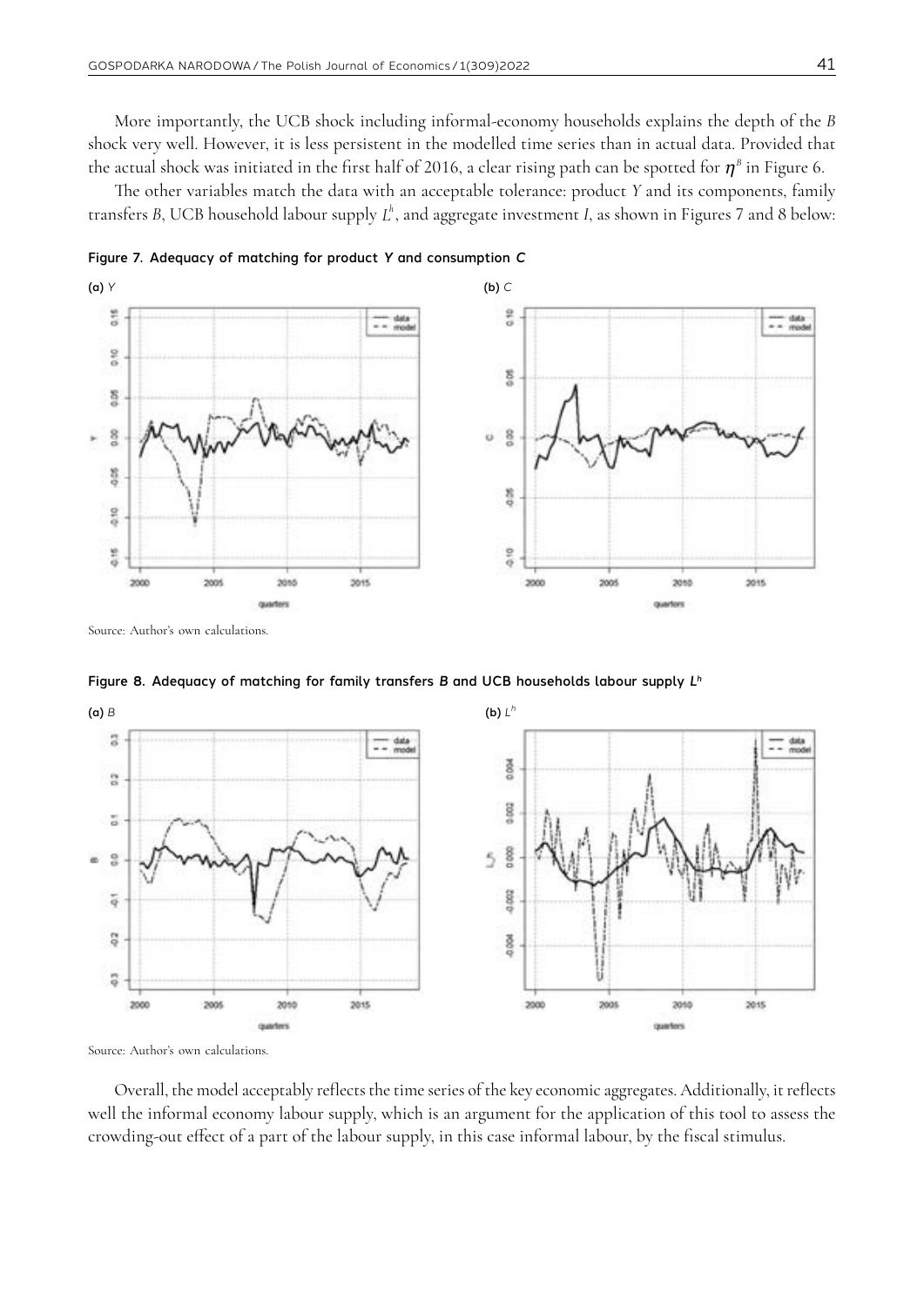#### **Conclusions**

The countercyclical fiscal expansion of several economies during the latest financial crisis seemed to encourage policy makers to apply the same measures to the post-crisis period. Keynesian multipliers provide mixed empirical evidence in the procyclical phase of economies, pointing to either further discretionary fiscal stimulation or populist vote-getting policies. After a political changeover in Poland in 2015, the government launched a set of expansionary fiscal policy measures in the form of the so-called "Family 500+" child benefit programme. This public project is an example of discretionary fiscal expansion via unconditional, family-related government transfers, theoretically aimed at the country's shrinking fertility rate. Empirical evidence suggested a crowding-out of around 160,000 of the nation's 16 million employees from the labour market, mainly those with lower education and a mixed record of registered employment and informal-economy and home production. This example is in many ways similar to international examples of post-crisis, procyclical fiscal expansion cases.

The main aim of this study was to create a theoretical modelling extension to show a crowding-in effect for formal labour (as reported in the literature), and a crowding-out for the informal economy (value added). The model's accuracy is tested against Polish data before and after the introduction of the UCB in 2016.

The aim was achieved, while the applied RBC model reflected acceptably the economic development of the cyclical components of the key economic aggregates distinguished in the model. More importantly for the aim of this article, it reflects well the cyclical fluctuations of the informal economy labour supply, which is an argument for the application of this tool for measuring the crowding-out of a part of the labour supply, specifically informal labour, by fiscal stimulus. Generally, the applied model version can be used in countries with a statistically substantial informal economy where government transfers are intensified.

As regards future research in this field, the symbolic derivation could be improved for a more detailed utility function of the informal economy sector. Households could use e.g. their primary residence as the collateral, which would allow them to make their capital productive in the sense of national accounts. A similar mechanism could be useful in explaining a broader empirical trend of decreasing formal labour intensity in developed economies and among younger generations.

#### References

- Aiyagari S. R., Christiano L. J., Eichenbaum M. [1992], The output, employment, and interest rate effects of government consumption, *Journal of Monetary Economics*, 30 (1): 73–86.
- Baxter M., R. G. King [1993], Fiscal Policy in General Equilibrium, *American Economic Review*, 83: 315–334.
- Blanchard O., Perotti R. [2002], An empirical characterization of the dynamic effects of changes in government spending and taxes on output, *Quarterly Journal of Economics*, 117: 1329–1368.
- Burdett K., Carrillo-Tudela C., Coles M. [2011], Human Capital Accumulation and Labor Market Equilibrium, *International Economic Review*, 52 (3): 657–677.
- <span id="page-11-0"></span>Hernandez-Aleman A., Leon C. J., Marquez-Ramoz L. [2017], The Effect of the Universal Child Care Cash Benefit on Female Labor Supply in Spain, *Estudios De Econom´Ia Aplicada*, 35 (3): 801–818.
- <span id="page-11-2"></span>HFCS [2015], European Central Bank (ECB), *The Household Finance and Consumption Survey (HFCS): Results from the Second Wave*, Statistics Paper Series, 2014.
- Farmer R. E., Plotnikov D. [2012], Does fiscal policy matter? Blinder and Solow revisited, *Macroeconomic Dynamics*, 16: 146–166.
- Ferragina E. [2017], Does Family Policy Influence Women's Employment? Reviewing the Evidence in the Field, *Political Studies Review*, Wiley, hal-01647927.
- Galí J., López-Salido D., Vallés J. [2007], Understanding the Effects of Government Spending on Consumption, *Journal of the European Economic Association*, 5: 227–270.
- Gonzales L. [2011], *The Effects of a Universal Child Benefit*, Barcelona GSE Working Paper Series, 574.
- <span id="page-11-1"></span>Jabłonowski J. [2018], Implications of Transitory and Permanent Changes in Tax Rates for Poland, *Gospodarka Narodowa*, 2 (294): 73–97.